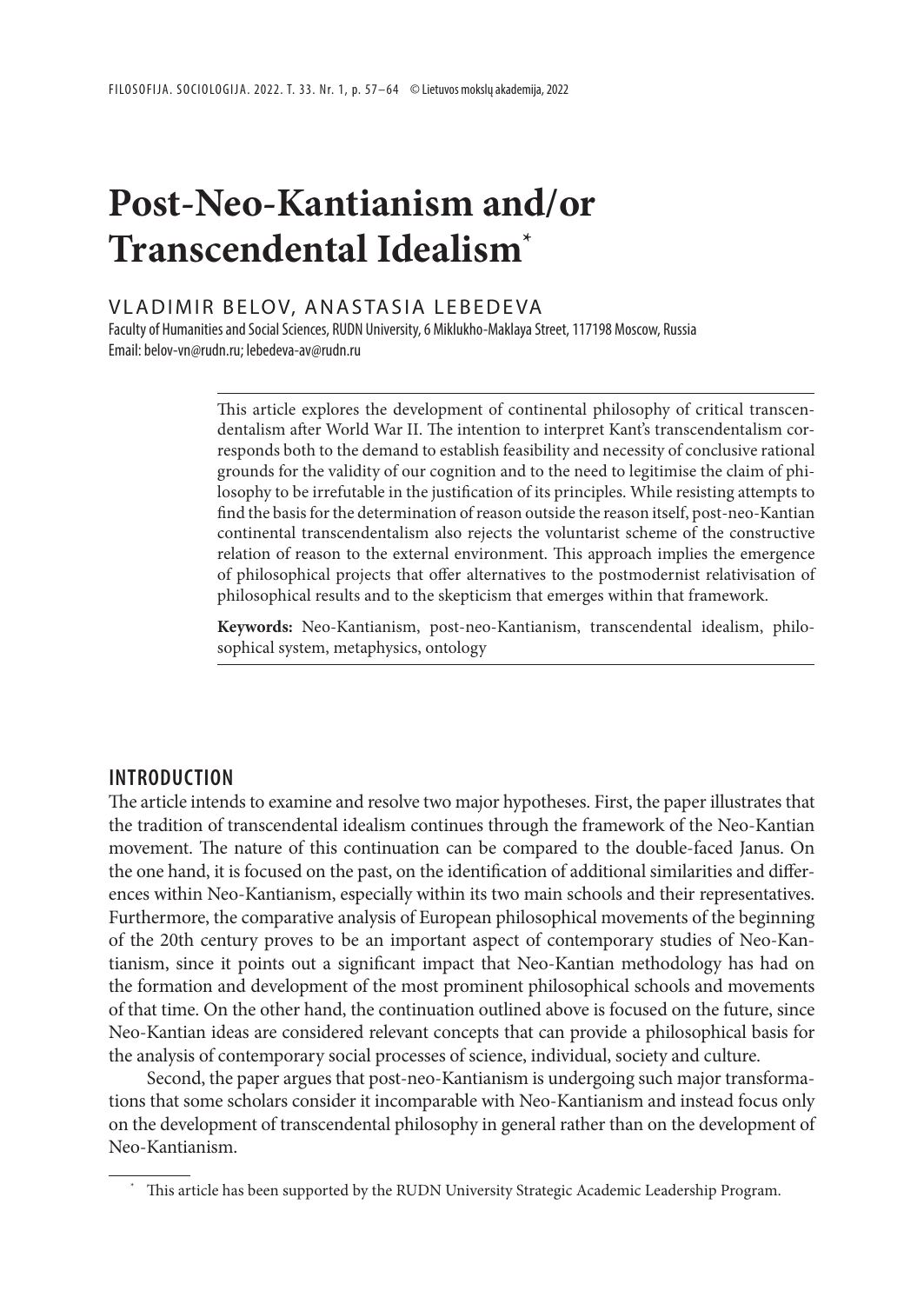Current interest in Neo-Kantianism and post-neo-Kantianism can be determined by several factors. For one thing, it is worth noting that Neo-Kantianism asserts the importance of reflecting upon the method of philosophising in the context of modern research in natural and human studies. Critical idealism of Neo-Kantianism transcends both the philosophical system that relies on objective identity and the philosophical system that builds upon subjective identity. Thus, critical idealism of Neo-Kantianism, and especially its Marburg school, represents idealism that rejects concentration on both the object and the subject as the result of reasoning. Critical idealism of Neo-Kantianism argues that it is neither an object nor a subject that shape the nature of reasoning, but rather the methodological principle of pure reason itself underlies both the object and the subject of that very reasoning.

Furthermore, contemporary historical and philosophical studies of Neo-Kantianism emphasise the undeniable influence that this school of thought had on prominent 20th-century scholars, such as Edmund Husserl, Martin Heidegger, Gottlob Frege and Rudolf Carnap (De Warren, Staiti 2015; Makkreel, Luft 2010; Luft 2015). The following two trends are emphasised: first, the trend towards comparing the achievements and potential of Neo-Kantian methodology with the methodology of analytic philosophy (Edel 2010); second, the trend towards combining the methodology of Neo-Kantian transcendental philosophy with phenomenology (Luft 2018).

Another important point to consider is that Neo-Kantianism asserts itself as a philosophy of culture by applying the Kantian thesis on the critique of reason to the critique of culture. The Neo-Kantian perception of culture as a cohesive phenomenon built on dialogic principles remains relevant in the current discource on culture (Luft 2015).

Lastly, it should be noted that social, political, humanistic, religious and philosophical ideas of Neo-Kantianism remain relevant. This school of thought acts as an alternative to postmodernism in its justification of humanistic ideas. By offering radically new principles and approaches that are consonant with postmodern ideas, Neo-Kantian critical idealism in its ethical aspect of reasoning illustrates the potential of such reasoning, which is critical of reality and open to diverse variations of its development. Neo-Kantianism justifies ethical socialism, while examining the problems of social upbringing and social order (Holzhey 1994). Neo-Kantianism also aims to validate interfaith and interreligious dialogue on rational and ethical bases (Lohmann 1995).

# **PATTERNS OF DEVELOPMENT AND TRANSFORMATION OF NEO-KANTIANISM**

There are at least three interrelated dimensions of the development and transformation of Neo-Kantianism – historical, universally philosophical and systemic. The first, historical dimension is primarily concerned with external matters, such as historical, religious and ideological aspects. The second, universally philosophical dimension is to be regarded as general tendencies in the development of global philosophy. And the third, systemic dimension is linked to internal processes in the development of Neo-Kantianism.

How is the historical dimension to be interpreted in this context? First, it is important to note that the concept of Neo-Kantianism was unjustly neglected for a rather considerable part of the 20th century. This marginalization of Neo-Kantianism among the European philosophers began shortly after World War I and was considerably accelerated over the course of World War II and thereafter. It was primarily prompted by the growing antisemitism in Germany during the 1920s and 1930s, seeing how some of the most prominent Neo-Kantians, such as Hermann Cohen, Ernst Cassirer, Emil Lask and Richard Hönigswald, were Jewish. Furthermore, many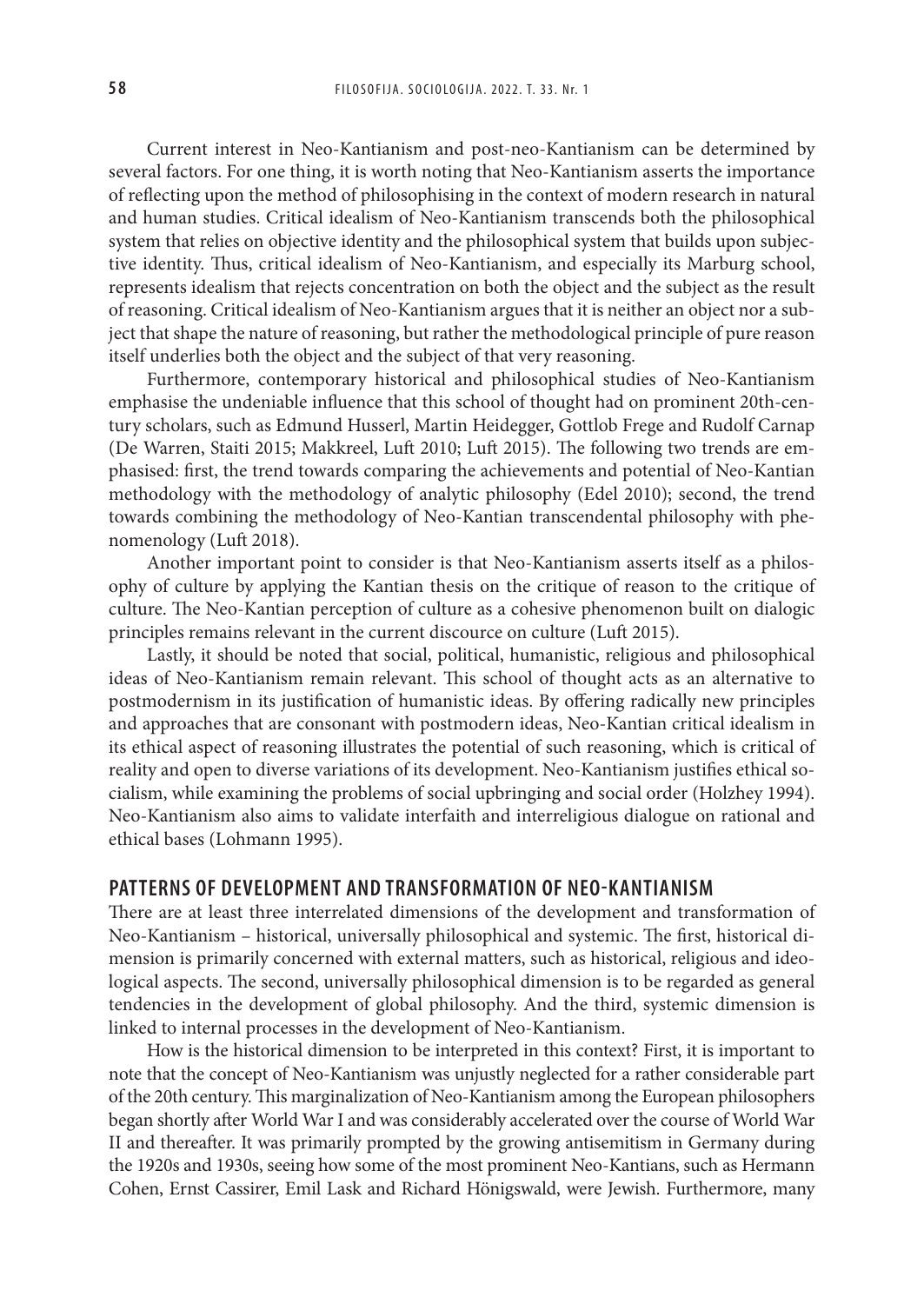followers of the Neo-Kantian schools had to emigrate from Germany, and their geographic remoteness from one another posed a significant obstacle to their cooperation.

Universally philosophical dimension, in turn, is rooted in the cultural and intellectual crisis in Europe after World War I. Neo-Kantianism with its classical rationalist approach lost its rationale in the trenches of the First World War and suffered the ultimate defeat in the Cassirer–Heidegger debate in March 1929. From the perspective of the interwar generation, philosophy was supposed to address the 'things-in-themselves' and the 'lifeworld', to liberate itself from the interference of the special sciences and the limitations imposed by philosophical systems.

Nevertheless, seeing how the context around philosophy has been changing significantly since the 1980s, a steadily increasing interest in Neo-Kantianism can be observed. Not only does this interest focus on the historical and philosophical aspect of the emergence and development of Neo-Kantianism that, according to many historians of philosophy, held a leading position in global philosophy from the late 19th century to the first quarter of the 20th century, but it also points out those intensions of Neo-Kantianism that are still relevant today and that are being developed by modern philosophers. The search for such a worldview, which would establish reasonable principles of human existence by pushing boundaries of reason in the new world that has been affected by the tragic events of the 20th century, becomes even more relevant in the context of multiplicity of social, political and cultural processes within European countries and Russia. Neo-Kantianism has been steadily gaining prominence as the ideology that closely conforms to such requirements.

Still, the third dimension of the development of Neo-Kantianism appears to be of most importance. While it is indisputably associated with the first two dimensions, it is also significant on its own. Relevance of Neo-Kantianism cannot be discussed without mentioning transformation and development of this school of thought. Relevant issues that are addressed in the philosophical systems of Hermann Cohen, Heinrich Rickert and other representatives of classic Neo-Kantian schools cannot be perceived merely on the basis of their fundamentality. The objection might be raised that there are Kant studies and Kantianism that focus on Kant's transcendental philosophy and remain relevant for more than two centuries. However, Neo-Kantians themselves in a sense contrasted their return to Kant with the reasoning of both Kant specialists and Kantians whose attention to Kant's works has existed long before the emergence of Neo-Kantianism. In the paradigm of Kant specialists and Kantians, any change in this reception depends on something strictly Kantian or closely related to Kant (Hinske 2015). In contrast, Neo-Kantians considered it impossible to understand Kant without building on his philosophical vision that does not necessarily have an intrinsic value but rather corresponds to the historical time period, development of science and civilisation, the very nature of human creativity. Combination of these factors can preserve and reveal the full potential of Kant's transcendental thought only through their continuous modernisation.

Such return to Kant requires systematic development and leads to at least three interrelated consequences for Neo-Kantians themselves – ambiguity in defining their philosophical position as New-Kantian, an apparent evolution of this position within Neo-Kantian schools, and, finally, obligation inherent in this position for such a return to Neo-Kantianism that would lead to post-Neo-Kantianism. Otherwise, it was feared that historical limitations of the existence of Neo-Kantianism and its failure to be a defined path towards the development of the Kantian philosophical tradition or even failure to have any systematic development of Kantian transcendentalism altogether will be declared.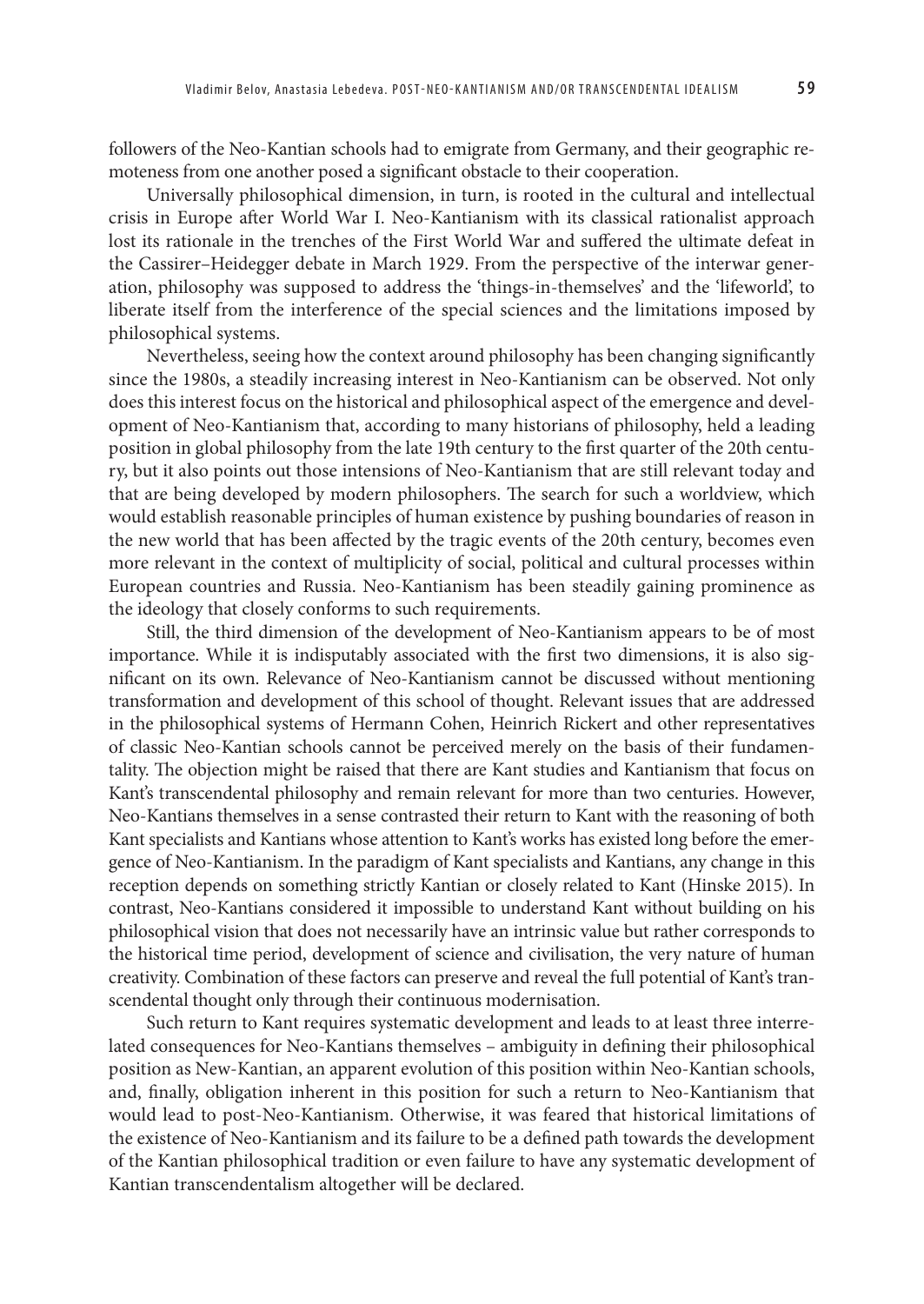Interconnectedness of these implications means that the difficulty in defining the philosophical position of the followers of Marburg and Baden schools as Neo-Kantian is directly dependent on the evident evolution of the attitude of the main representatives of Neo-Kantian schools, which, in turn, inevitably includes the prospect of transitioning to the next stage of the development of Neo-Kantianism.

When it comes to the late works of Hermann Cohen (with his focus on the individuality through Judaism and his interpretation of the problem of correlation, the problem of dialogue, the problem of individual religious experience, the problem of translating the language of religion into the language of philosophy, etc.) (Poma, Belov 2021) or the late works of Paul Natorp (with his attention to everyday life and to the irrational), there is still the same challenge of translating an irrational nature of life into a comprehensible philosophical language. And while Cohen relies on religious discourse, Natorp uses the language of poetry, hence his impact on Cassirer's 'Philosophy of Symbolic Forms' and his interest in the works of Fyodor Dostoevsky (Belov 2003; Belov 2018; Belov 2020). Heterology in the late work of Heinrich Rickert, 'a representative of the southwestern school of Neo-Kantianism, became the doctrine that led the way not only for that school of thought, but also for the entire post-war transcendental philosophy that focused on subjectivity' (Krijnen 2020).

# **DISTINCTIVE FEATURES OF POST-NEO-KANTIAN TRANSCENDENTAL PHILOSOPHY**

Several key features of modern post-neo-Kantianism are worth emphasising:

1. Renewed interest in Hegel's philosophy.

Classic Neo-Kantianism continues to contrast traditional Kantian concepts with Fichte and Hegel's approaches. Highlighting the differences between Kant's philosophy and Hegel's idealism, Kantian philosophy is presented as 'a system which does not claim absoluteness of spirit that is identical with being (objective idealism), but which remains linked to emotional experiences through the "critical limit"; thus it is the kind of transcendental idealism that allows Kant's philosophy to assume leadership over science' (Wein 2018).

At the same time, classic Neo-Kantianism intends to build upon Kant and, therefore, embrace his critique and accept other scenarios for the development of Kantian ideas. That is precisely the reason why classic Neo-Kantianism moves away from criticising Hegel towards a more mindful approach of his ideas. This modification cannot be described as some type of evolution from the early to late Neo-Kantianism; rather, this process is inherent in Neo-Kantianism, since Neo-Kantianism claims not only to justify philosophy, but also to identify science as critique of culture. Hence, the trend towards looking for positive aspects in the areas that are relevant to intellectual culture appears as logical strengthening of the movement's original positions rather than deviation from its original intentions.

An extremely illustrative example is the so-called 'Hegel Renaissance' when students and followers of the prominent representatives of Marburg and Baden schools of Neo-Kantianism followed the advice of their venerable teachers and began to approach the Hegel's system of philosophy less critically, in hopes of tailoring his historical and dialectical methods as well as his speculative logic to the Kant's system of critical idealism. The pinnacle of that period in Neo-Kantianism was the two-volume work 'Von Kant bis Hegel' (1921–1924) written by Baden Neo-Kantian scholar Richard Kroner, one of the founders of the *Logos* multinational journal.

2. Restored interest in the system within philosophy.

It is no secret that since the late 19th century systemic structures in philosophy have been under increasing criticism from a number of philosophical movements. Such systems were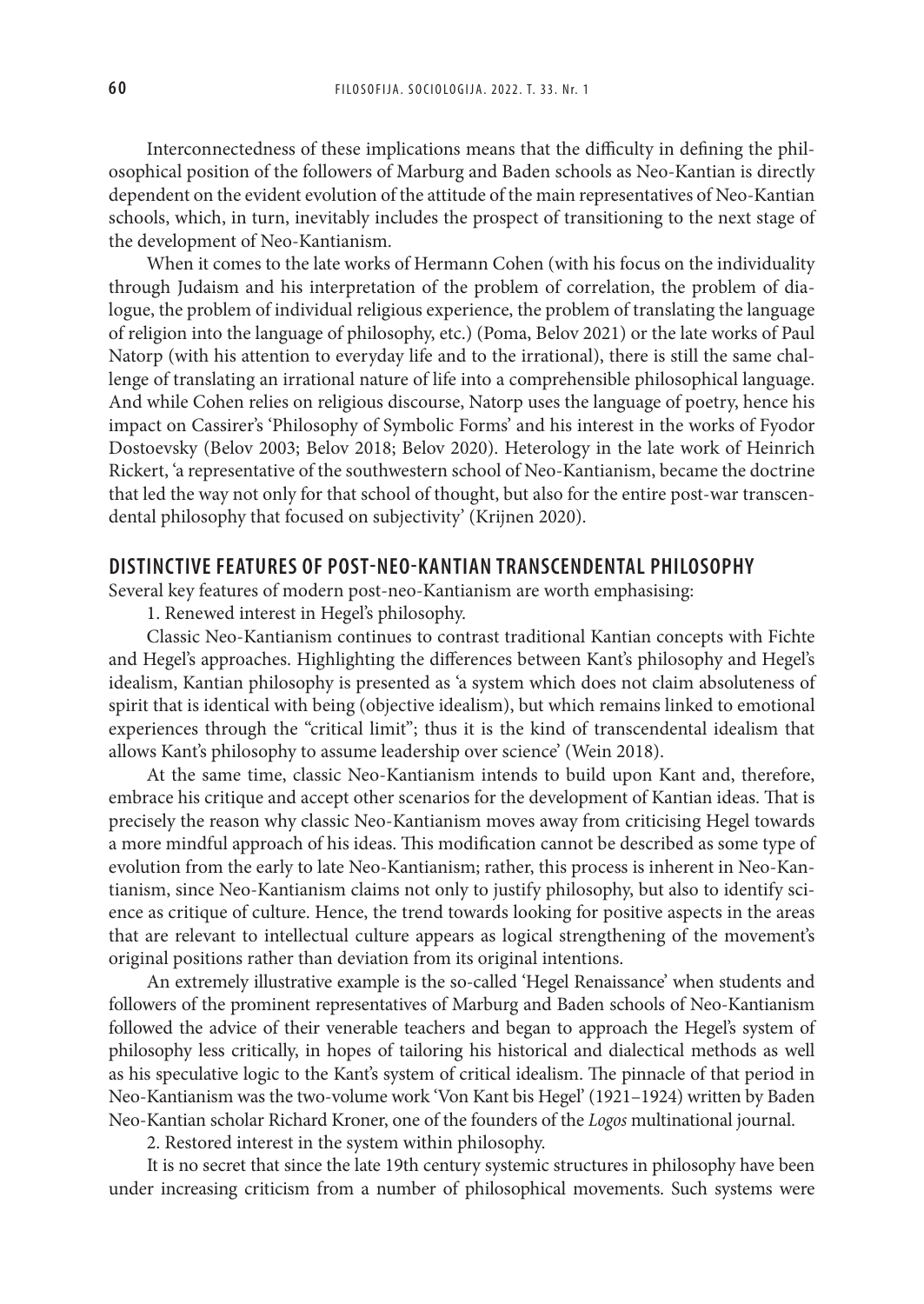considered stagnant; they were regarded as products of something that has sunk into inauthenticity or into 'Dasein', as vestiges of German philosophy. These attitudes were amplified by critical theories in society and subsequently by postmodernism, since the critique of rationality and the rejection of system are interconnected. Striving to justify the claim of reason to the reliable and definitive knowledge in attaining the truth, post-neo-Kantianism also strives for the systemic nature of such justification. However, the return of post-neo-Kantian philosophers to systemic structures does take into account the criticism voiced against the system. The nature of the system the way it is understood in classic German idealism is being redefined towards a more comprehensive emphasis on the role of the subject and the infinity of experience.

In particular, Christian Krijnen, while emphasising the importance of the systemic thought of post-neo-Kantian philosophers, such as Hans Wagner and Werner Flach, remarks, 'In spite of any deficit of rationality and any tendency to dissolve systemic philosophy into philosophical historiography or to reduce it to linguistic and philosophical explanation of single problems or naturalization of meaning, Wagner and Flach have demonstrated that the concept of philosophy as fundamental science can be developed and popularized even today' (Krijnen 2009).

3. Reliance on the methodological framework (logicism) in striving to complete the Kantian project of metaphysics as science.

The methodological framework (logicism) of post-neo-Kantian philosophical concepts is evident in their search for ultimate justification in the so-called facilitation ('Vermittlung') and in their utilisation of the Cohenian concept of correlation and the Neo-Kantian principle of mediation. Post-neo-Kantian message strives to overcome the Neo-Kantian dualism of the ultimate foundation of science and to validate 'pure transcendentalism' by explaining the phenomenon of a priori and revealing the mediating character of such concepts as 'subjectivity', while focusing on the statement itself and making the very foundation heterologous. In their perception, it is not about the concepts of either being or mind, but rather about the concepts of both being and mind.

4. Radical anti-ontology.

It has already been stated that the transcendental philosophy of post-neo-Kantianism seeks to develop and even finalise the Kantian notion of scientific metaphysics. Post-neo-Kantian philosophers are confident that it could represent not the metaphysics of being (ontology), but the metaphysics of our comprehension of being. Post-neo-Kantian views differ from those of Neo-Kantians in their more apparent realism in terms of both the objective being and the empirical subject. They are certain that Heidegger's fundamental ontology or Hartmann's new ontology, which define our cognitive style through our being, have nothing in common with Kant's idea of transcendentalism.

#### **CONCLUDING REMARKS**

It is appropriate to highlight Heinrich Rickert's reflections on the death of the follower of the realist movement in Neo-Kantianism Alois Riehl, which happened in 1924, shortly after the death of another prominent Neo-Kantian Paul Natorp. Rickert emphasised that Neo-Kantianism had fulfilled its historical mission, and therefore, anything that followed it would no longer be considered Neo-Kantianism. German philosopher wrote, 'Otto Liebmann, Friedrich Albert Lange, but especially Hermann Cohen, Wilhelm Windelband and Paul Natorp... are justly referred to as Neo-Kantians, seeing how they were directing scientific philosophy back towards Kant, while also significantly moving it forward. This corresponded to the state of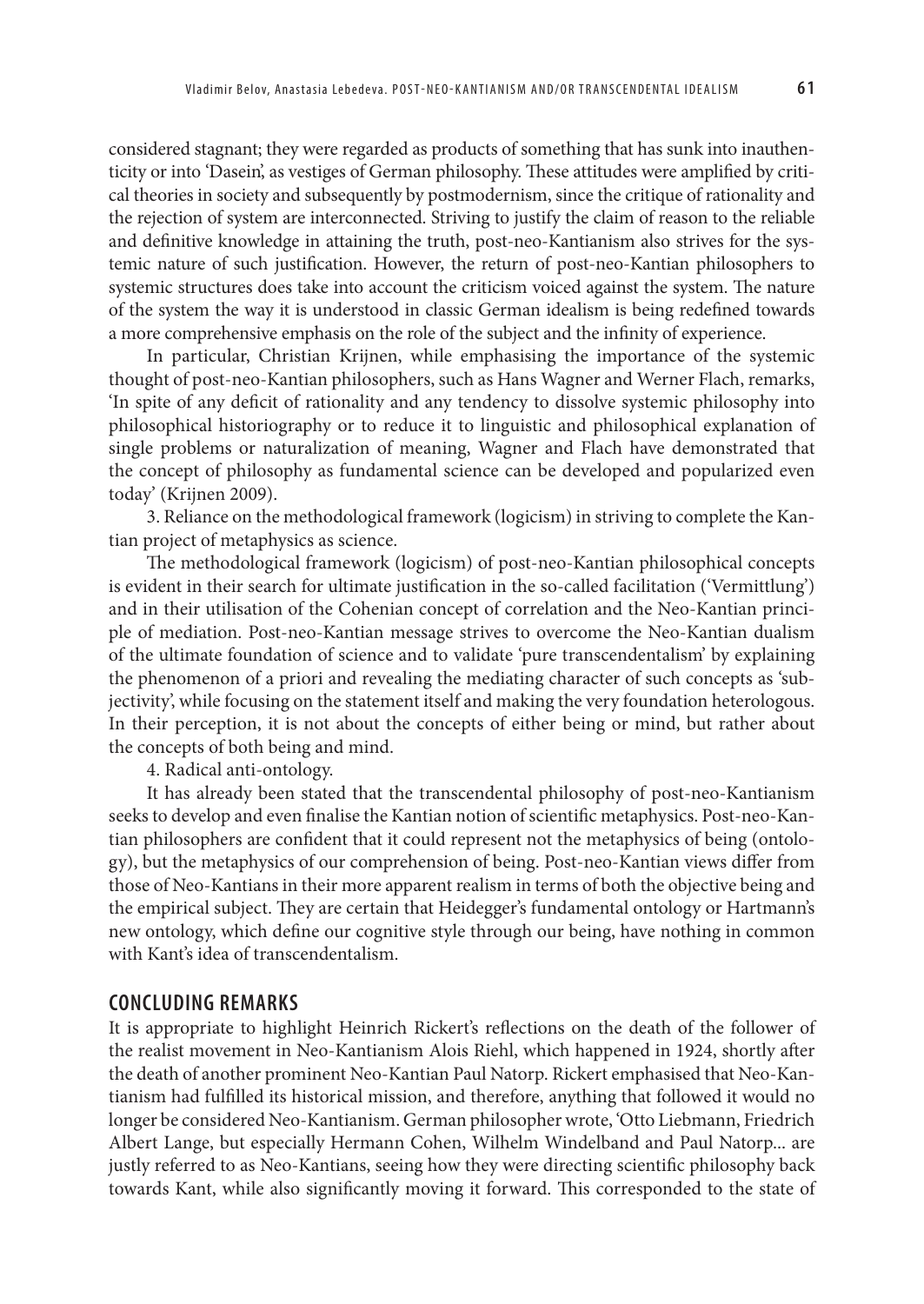affairs of their time. Kant was forgotten; his views were no longer understood. In this respect, the ideas prevalent at that time came from the same line of thought that had been overcome by Kant more than a hundred years earlier. Therefore, the future belonged to Neo-Kantians... One should add that Riehl was the last one of this group. He outlived all the other prominent Neo-Kantians, although he was not the youngest of them; thus Neo-Kantianism as a historical phenomenon came to an end with his death. Nowadays, there is not a single significant scholar who befits Neo-Kantianism, and it cannot be any other way. Neo-Kantianism, as it is perceived here, has accomplished its crucial task – fundamental concepts of Kant's works... have shaped themselves through the writings of Neo-Kantians, which will help anyone who's capable of any philosophical thinking to understand these concepts' (Rickert 1924).

German philosopher Hans-Ludwig Ollig argued against such role of Neo-Kantianism and, consequently, against improbability of its further development. In his article 'Neo-Kantianism', Ollig discussed the new phase of Neo-Kantian tradition in the writings of the scholars he considered Neo-Neo-Kantians, such as Rudolf Zocher (1887–1976), Wolfgang Cramer (1901–1974) and Hans Wagner (1917–2000) (Ollig 1979).

Another prominent modern German philosopher Werner Flach explains the desire of some scholars (including Ollig) to classify philosophers of the post-war generation, such as Zocher, Cramer and Wagner, as 'Neo-Neo-Kantians', attributing it to the fact that these authors continued the tradition of perceiving philosophy as the study of validity ('Geltung'), which to some extent corresponded to Neo-Kantians, who 'considered any areas that imply self-discovery to be an integral part of philosophy'. However, Flack agrees with the 'correct perspective' that does not detect any notion of 'Neo-Neo-Kantianism' in the works of these authors (Flach 2012).

Two extreme attitudes towards assessing the development of post-neo-Kantian philosophy should also be mentioned. One of such attitudes was explained by Italian researcher of Neo-Kantianism Pierfrancesco Fiorato in one of his 2011 interviews, 'To state a very broad theme here, increased attention to Neo-Kantianism might be explained by the desire to rectify a very one-sided and stereotypical image of contemporary rationality that has been proliferating through the discussion of postmodernism. The point is not to nurture nostalgia for traditional forms of philosophical thought, which can hardly be justified in light of the profound changes currently taking place in all forms of knowledge and thought. Nevertheless, it is this kind of "idealist" approach, which on the surface may seem detached from the requirements of today's world, that reveals several potentially fruitful features. Neo-Kantianism is precisely the movement that identifies elements of reason due to its radically deconstructed perception of ideas, which manifests itself as a logical viewpoint that challenges generally accepted indisputable facts and creates new correlations. According to the transcendental a priori concept, reason constitutes a code that is to be absolutely assumed yet cannot be applied, since its application will inevitably lead to its destruction and redefinition. This perception of reason strikes me as capable of providing us with valuable information even today. I believe it should still be called "transcendental idealism" or "Neo-Kantianism"' (Fiorato 2011).

The second attitude is shared by Polish researchers Andrzej J. Noras and his student Alicja Pietras. They argue that the entire post-neo-Kantian tradition has evolved towards a greater recognition of the necessity to focus primarily on ontological issues. Consequently, they claim that such philosophers as Nicolai Hartmann and Martin Heidegger can be rightfully considered post-neo-Kantians (Noras 2005, 2020; Pietras 2008).

We will not focus here on this radical Polish variant of enlisting outstanding thinkers, creators of the so-called ontological turn in the philosophy of the 20th century, into the ranks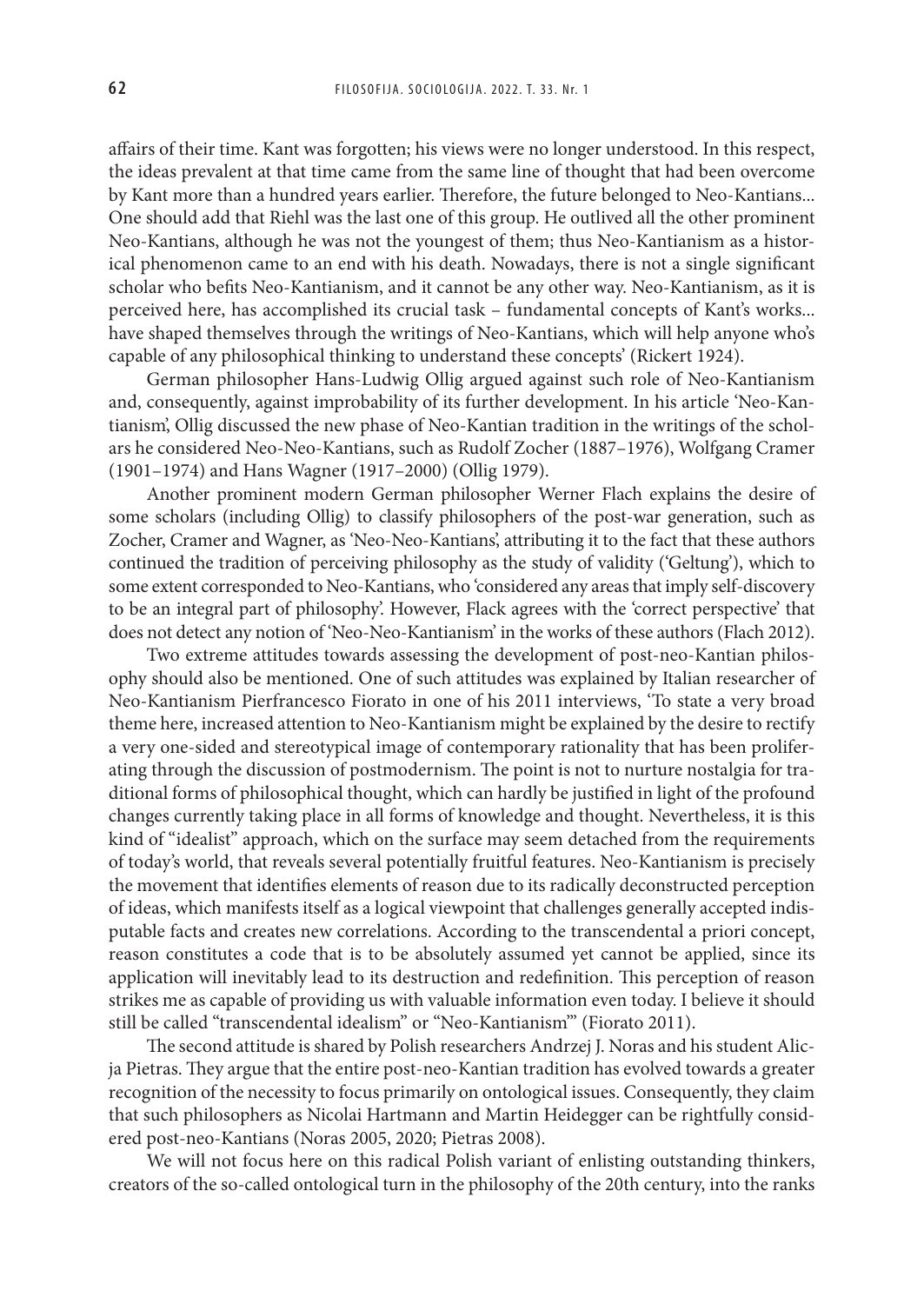of the post-neo-Kantians, but let us turn briefly to the argumentation of the most consistent, thorough and balanced researcher of the post-neo-Kantian tradition, Professor Kurt Walter Zeidler of the University of Vienna. He himself, in his conception of transcendental logic, as the final logical justification, can be attributed to this tradition.

K. W. Zeidler conducted a fundamental analysis of the phenomenon of post-neo-Kantianism in his monograph 'Critical Dialectics and Transcendental Ontology. The Legacy of Neo-Kantianism and Post-Neo-Kantian Systematics', where he also discussed in detail the works of such thinkers as Richard Hönigswald, Hans Krämer, Bruno Bauch, Hans Wagner, Robert Reininger and Erich Heintel.

Zeidler identified two features that distinguish post-neo-Kantianism from Neo-Kantianism – first, post-neo-Kantian return to Hegel, which he calls the 'Hegel Renaissance', its development of 'critical dialectics' as opposed to the Neo-Kantian 'construction of the ideal subject' and its greater attention to the 'tension between the existential subject and the area of values'; second, the post-neo-Kantian development of transcendental ontology as an alternative to Hartmann's new ontology and Heidegger's existential ontology. Both of these features of post-neo-Kantianism focus on systemic structures, within which the representatives of this school of thought, while confronting the dominant philosophical trends of the interwar and postwar periods, such as new ontology, philosophy of life and existential philosophy, strive to convey the claim for idea and existence in a dialectical manner. The Viennese professor gives examples of such attempts to overcome the Neo-Kantian constructivism of the ideal subject by mentioning Erich Heintel's specification of transcendence or Hans Wagner's philosophy of concrete subjectivity (Zeidler 1995).

Nevertheless, for all the apparent differences in the aforementioned approaches, the two approaches that recognise the existence of the post-neo-Kantian period in the development of transcendental philosophy are to be considered the most well-reasoned and justified. Moreover, while there are differences in the definition of this subsequent to the Neo-Kantianism period, both these approaches – the one that refers to this period as post- or neo-Neo-Kantian and the one that refuses to give it this name – essentially emphasise the same features. A specific nature of these approaches lies in certain nuances. Proponents of the first approach are more insistent in emphasising their connection with Neo-Kantianism and its uncovered possibilities. Proponents of the second approach identify the same connection in a broader context of transcendental philosophy as a whole, thus Neo-Kantian objectives are not considered determinative within this approach.

> Received 21 November 2021 Accepted 18 January 2022

## **References**

- 1. Belov, V. N. 2003. 'Ernst Cassirer. The Philosophy of Symbolic Forms', *Problems of Philosophy* 12: 177–182.
- 2. Belov, V. N. 2018. 'Autonomy of Reason and the Religion of Revelation in the Philosophy of the Religion of Hermann Cohen', *Philosophy of Religion: Analytic Researches* 2(2): 51–64.
- 3. Belov, V. N. 2020. 'Cohen and Natorp's Philosophy of Religion: The Argument about the Boundary of Reason', *Kantian Journal* 39(3): 54–71.
- 4. De Warren, N.; Staiti, A. 2015. *New Approaches to Neo-Kantianism*. Cambridge: Cambridge University Press.
- 5. Edel, G. 2010. *Hypothesis versus Linguistic Turn: Zur Kritik der sprachanalytischen Philosophie*. Waldkirch: Edition Gorz.
- 6. Fiorato, P. 2011. *Antwort auf die Fragen von Ana Thereza de Miranda Cordeiro Dürmaier der Federal University of Paraíba über das erneute Interesse für Neukantianismus*. Brazil: Federal University of Paraíba.
- 7. Flach, W. 2012. 'Zur Neubewertung des Neukantianismus', in *Marburg versus Südwestdeutschland. Philosophische Differenzen zwischen den beiden Hauptschulen des Neukantianismus*, eds. Ch. Krijnen and A. J. Noras. Würzburg: Königshausen und Neumann, 9–40.